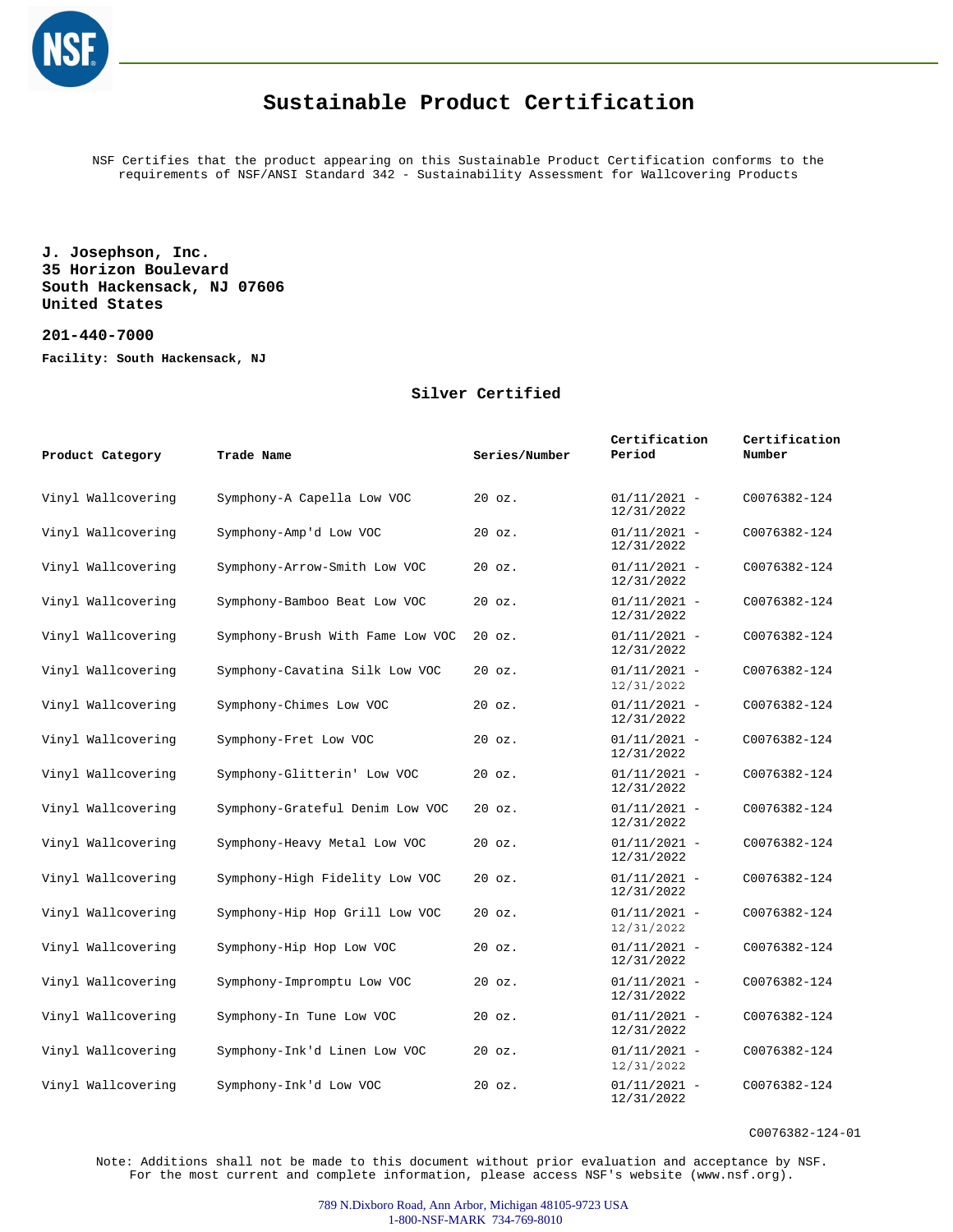

| Vinyl Wallcovering | Symphony-Jailhouse Rocks Low VOC  | $20$ $oz.$ | $01/11/2021 -$<br>12/31/2022 | C0076382-124 |
|--------------------|-----------------------------------|------------|------------------------------|--------------|
| Vinyl Wallcovering | Symphony-Levels Low VOC           | $20$ $oz.$ | $01/11/2021 -$<br>12/31/2022 | C0076382-124 |
| Vinyl Wallcovering | Symphony-Maestro Low VOC          | $20$ $oz.$ | $01/11/2021 -$<br>12/31/2022 | C0076382-124 |
| Vinyl Wallcovering | Symphony-Memphis Linen Low VOC    | $20$ $oz.$ | $01/11/2021 -$<br>12/31/2022 | C0076382-124 |
| Vinyl Wallcovering | Symphony-Moondance Low VOC        | 20 oz.     | $01/11/2021 -$<br>12/31/2022 | C0076382-124 |
| Vinyl Wallcovering | Symphony-On Pointe Low VOC        | $20$ $oz.$ | $01/11/2021 -$<br>12/31/2022 | C0076382-124 |
| Vinyl Wallcovering | Symphony-Overture Suite 2 Low VOC | $20$ $oz.$ | $01/11/2021 -$<br>12/31/2022 | C0076382-124 |
| Vinyl Wallcovering | Symphony-Overture Wall Low VOC    | $20$ $oz.$ | $01/11/2021 -$<br>12/31/2022 | C0076382-124 |
| Vinyl Wallcovering | Symphony-Per-Sueded Low VOC       | $20$ $oz.$ | $01/11/2021 -$<br>12/31/2022 | C0076382-124 |
| Vinyl Wallcovering | Symphony-Pulse Low VOC            | $20$ $oz.$ | $01/11/2021 -$<br>12/31/2022 | C0076382-124 |
| Vinyl Wallcovering | Symphony-Puzzle Piece Low VOC     | $20$ $oz.$ | $01/11/2021 -$<br>12/31/2022 | C0076382-124 |
| Vinyl Wallcovering | Symphony-Puzzle Silk Low VOC      | $20$ $oz.$ | $01/11/2021 -$<br>12/31/2022 | C0076382-124 |
| Vinyl Wallcovering | Symphony-Remix Low VOC            | 20 oz.     | $01/11/2021 -$<br>12/31/2022 | C0076382-124 |
| Vinyl Wallcovering | Symphony-Renaissance Low VOC      | $20$ $oz.$ | $01/11/2021 -$<br>12/31/2022 | C0076382-124 |
| Vinyl Wallcovering | Symphony-Rock 'N' Roll Low VOC    | $20$ $oz.$ | $01/11/2021 -$<br>12/31/2022 | C0076382-124 |
| Vinyl Wallcovering | Symphony-Rock 'N' Scroll Low VOC  | $20$ $oz.$ | $01/11/2021 -$<br>12/31/2022 | C0076382-124 |
| Vinyl Wallcovering | Symphony-Rollin' Stone Low VOC    | $20$ $oz.$ | $01/11/2021 -$<br>12/31/2022 | C0076382-124 |
| Vinyl Wallcovering | Symphony-Sanshin Low VOC          | 20 oz.     | $01/11/2021 -$<br>12/31/2022 | C0076382-124 |
| Vinyl Wallcovering | Symphony-Sarinda Low VOC          | 20 oz.     | $01/11/2021 -$<br>12/31/2022 | C0076382-124 |
| Vinyl Wallcovering | Symphony-Scales Low VOC           | $20$ $oz.$ | $01/11/2021 -$<br>12/31/2022 | C0076382-124 |
| Vinyl Wallcovering | Symphony-Shennai Texture Low VOC  | $20$ $oz.$ | $01/11/2021 -$<br>12/31/2022 | C0076382-124 |
| Vinyl Wallcovering | Symphony-Sisal Song Low VOC       | $20$ $oz.$ | $01/11/2021 -$<br>12/31/2022 | C0076382-124 |
| Vinyl Wallcovering | Symphony-Sonnet Low VOC           | $20$ $oz.$ | $01/11/2021 -$<br>12/31/2022 | C0076382-124 |
| Vinyl Wallcovering | Symphony-Strings Low VOC          | $20$ $oz.$ | $01/11/2021 -$<br>12/31/2022 | C0076382-124 |
| Vinyl Wallcovering | Symphony-Terrazzo Tap Low VOC     | $20$ $oz.$ | $01/11/2021 -$<br>12/31/2022 | C0076382-124 |
| Vinyl Wallcovering | Symphony-Tiki Low VOC             | $20$ $oz.$ | $01/11/2021 -$<br>12/31/2022 | C0076382-124 |
| Vinyl Wallcovering | Symphony-Tiki Stripe Low VOC      | $20$ $oz.$ | $01/11/2021 -$<br>12/31/2022 | C0076382-124 |
| Vinyl Wallcovering | Symphony-Timbre Low VOC           | $20$ $oz.$ | $01/11/2021 -$<br>12/31/2022 | C0076382-124 |

C0076382-124-01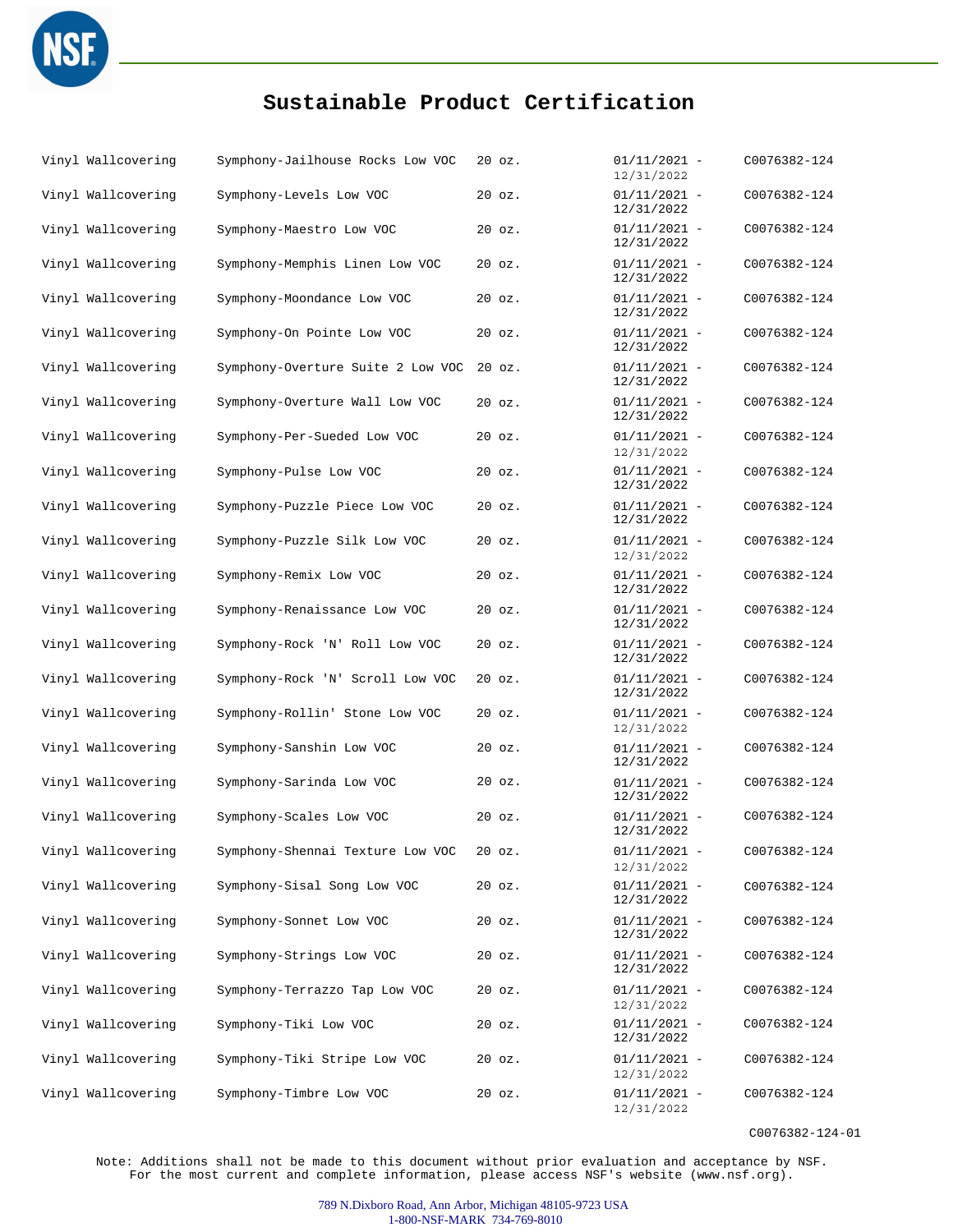

| Vinyl Wallcovering | Symphony-Tropical Tune Low VOC | $20$ $oz.$ | $01/11/2021 -$<br>12/31/2022 | C0076382-124 |
|--------------------|--------------------------------|------------|------------------------------|--------------|
| Vinyl Wallcovering | Symphony-Uncorked Low VOC      | $20$ $oz.$ | $01/11/2021 -$<br>12/31/2022 | C0076382-124 |
| Vinyl Wallcovering | Symphony-Virtuoso Low VOC      | 20 oz.     | $01/11/2021 -$<br>12/31/2022 | C0076382-124 |
| Vinyl Wallcovering | Tower-Abacus Low VOC           | 20 oz.     | $01/11/2021 -$<br>12/31/2022 | C0076382-124 |
| Vinyl Wallcovering | Tower-Absolute Low VOC         | $20$ $oz.$ | $01/11/2021 -$<br>12/31/2022 | C0076382-124 |
| Vinyl Wallcovering | Tower-Abstract Low VOC         | 20 oz.     | $01/11/2021 -$<br>12/31/2022 | C0076382-124 |
| Vinyl Wallcovering | Tower-Batiste Low VOC          | $20$ $oz.$ | $01/11/2021 -$<br>12/31/2022 | C0076382-124 |
| Vinyl Wallcovering | Tower-Bermuda Grass Low VOC    | $20$ $oz.$ | $01/11/2021 -$<br>12/31/2022 | C0076382-124 |
| Vinyl Wallcovering | Tower-Bouclé Low VOC           | $20$ $oz.$ | $01/11/2021 -$<br>12/31/2022 | C0076382-124 |
| Vinyl Wallcovering | Tower-Cairo Low VOC            | $20$ $oz.$ | $01/11/2021 -$<br>12/31/2022 | C0076382-124 |
| Vinyl Wallcovering | Tower-Campari Ice Low VOC      | 20 oz.     | $01/11/2021 -$<br>12/31/2022 | C0076382-124 |
| Vinyl Wallcovering | Tower-Carrara Low VOC          | $20$ $oz.$ | $01/11/2021 -$<br>12/31/2022 | C0076382-124 |
| Vinyl Wallcovering | Tower-City Linen Low VOC       | 20 oz.     | $01/11/2021 -$<br>12/31/2022 | C0076382-124 |
| Vinyl Wallcovering | Tower-Como Low VOC             | 20 oz.     | $01/11/2021 -$<br>12/31/2022 | C0076382-124 |
| Vinyl Wallcovering | Tower-Conundrum Low VOC        | $20$ $oz.$ | $01/11/2021 -$<br>12/31/2022 | C0076382-124 |
| Vinyl Wallcovering | Tower-Conundrum Stripe Low VOC | $20$ $oz.$ | $01/11/2021 -$<br>12/31/2022 | C0076382-124 |
| Vinyl Wallcovering | Tower-Couture Stitch Low VOC   | $20$ $oz.$ | $01/11/2021 -$<br>12/31/2022 | C0076382-124 |
| Vinyl Wallcovering | Tower-Don't Cross Me Low VOC   | $20$ $oz.$ | $01/11/2021 -$<br>12/31/2022 | C0076382-124 |
| Vinyl Wallcovering | Tower-Double Cross Low VOC     | 20 oz.     | $01/11/2021 -$<br>12/31/2022 | C0076382-124 |
| Vinyl Wallcovering | Tower-Empire Edge Low VOC      | $20$ $oz.$ | $01/11/2021 -$<br>12/31/2022 | C0076382-124 |
| Vinyl Wallcovering | Tower-Empire Low VOC           | 20 oz.     | $01/11/2021 -$<br>12/31/2022 | C0076382-124 |
| Vinyl Wallcovering | Tower-Etch Low VOC             | $20$ $oz.$ | $01/11/2021 -$<br>12/31/2022 | C0076382-124 |
| Vinyl Wallcovering | Tower-Flutter Low VOC          | $20$ $oz.$ | $01/11/2021 -$<br>12/31/2022 | C0076382-124 |
| Vinyl Wallcovering | Tower-Foiled Low VOC           | $20$ $oz.$ | $01/11/2021 -$<br>12/31/2022 | C0076382-124 |
| Vinyl Wallcovering | Tower-Go Gilded Grand Low VOC  | $20$ $oz.$ | $01/11/2021 -$<br>12/31/2022 | C0076382-124 |
| Vinyl Wallcovering | Tower-Go Gilded Linen Low VOC  | $20$ $oz.$ | $01/11/2021 -$<br>12/31/2022 | C0076382-124 |
| Vinyl Wallcovering | Tower-Go Gilded Low VOC        | 20 oz.     | $01/11/2021 -$<br>12/31/2022 | C0076382-124 |

C0076382-124-01